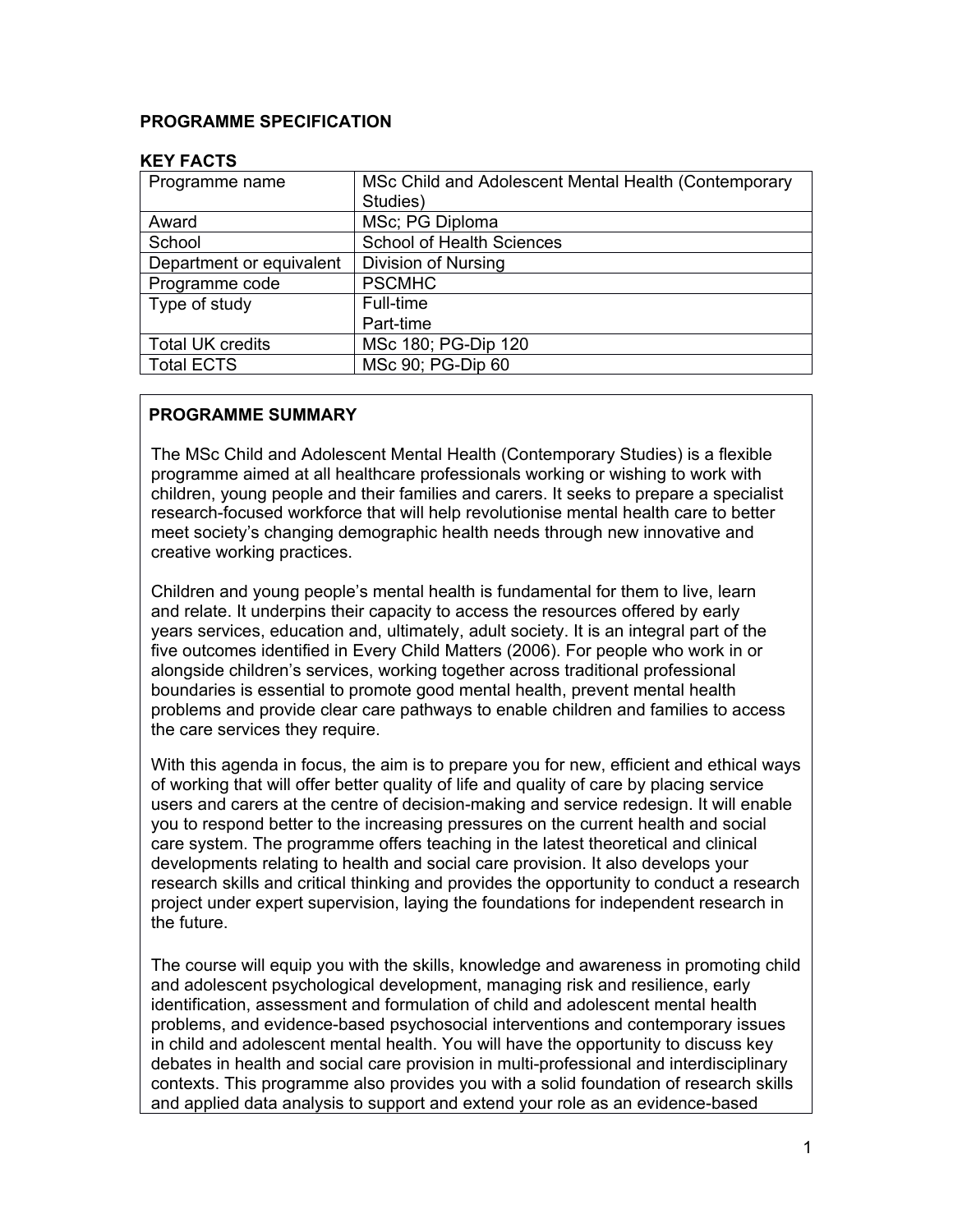practitioner.

The course will enhance your competency, knowledge and awareness of professional skills for advanced practice, research and applied data analysis as well as with a deeper understanding of the health and social care settings and your role as a health and/or social care practitioner working within this context.

You will be encouraged to examine the differing professional experiences of other students and to think about effective and competent ways of working collaboratively. You will be supported in sharing knowledge gained from your professional background and consider the challenges of, and barriers to working together with other professionals.

This programme is also committed to ensuring the meaningful participation of both service users and their carers and we seek opportunities to involve the user or carer in the classroom to enable them to share their experiences.

This programme has been developed in consultation with Young Minds, the UK's leading charity committed to improving the emotional wellbeing and mental health of children and young people. Representatives and service users from the charity will also input into the programme.

This programme enables you to develop the appropriate knowledge and skills to work at an advanced level of practice.

The MSc Child and Adolescent Mental Health (Contemporary Studies) programme offers teaching in the latest theoretical and clinical developments relating to child and adolescent mental health. It will develop your research skills and critical thinking and provides the opportunity to conduct a research project under expert supervision, laying the foundations for independent research in the future. It focuses on ways of working effectively in inter-professional contexts with practitioners and professionals within mental health, social care and associated fields.

# Aims

- Develop your knowledge in health and social care and in the more specific field of child and adolescent mental health
- Develop the ability to exercise initiative and personal responsibility, decision making in complex and unpredictable situations,
- Become independent learners with the ability for continuing personal and professional development.
- Demonstrate a respect for other professions, to learn and work with them
- Think critically, be open to new ideas, and challenge outmoded ways of working

By completing the MSc Child and Adolescent Mental Health (Contemporary Studies) you will have demonstrated original application of knowledge to the field of health and social care and clinical decision making in relation to practice. You will have been engaged in research that contributes new views to this area and developed your ability to challenge current limits of theory and research and creatively use solutions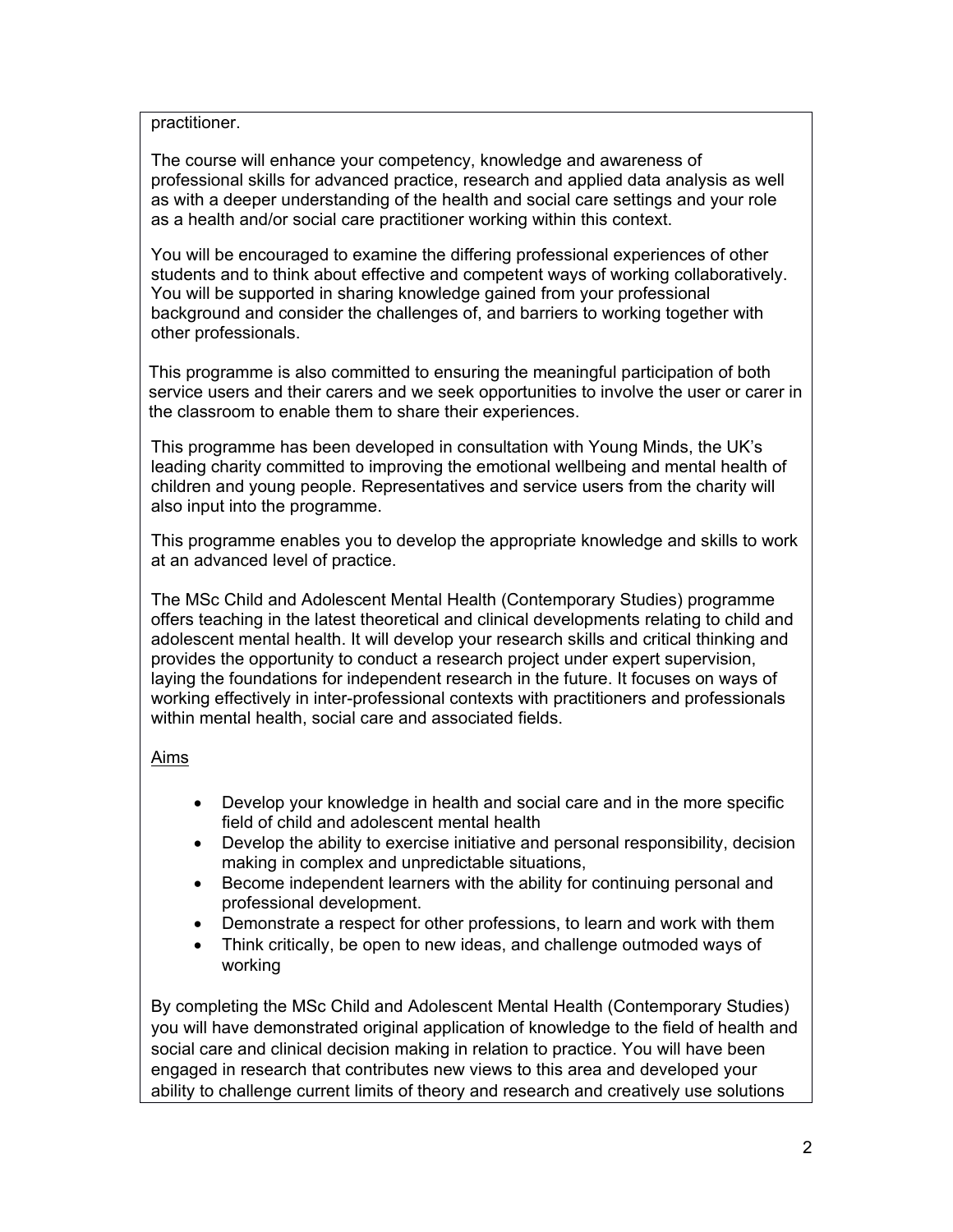to solve problems. You will engage in full professional and academic communication critically debating and evaluating personal performance and that of others.

By completing the Postgraduate Diploma in Child and Adolescent Mental Health (Contemporary Studies) will have explored knowledge related to the field of health and social care with a particular focus upon child and adolescent mental health practice to broaden your expertise and skills. You will also have critically evaluated current evidence in the field and provided appropriate critiques of knowledge and techniques in relation to this.

If you exit the programme at Postgraduate Certificate level you will be have been enabled to examine theories related to health and social care with a focus upon child and adolescent mental health and be able to synthesise and apply these to practice. You will have gained critical insight into problems that may arise in this area and be able to consider problem solving mechanisms. You will also be able to use a range of techniques to undertake your scholarly work.

# **WHAT WILL I BE EXPECTED TO ACHIEVE?**

**On successful completion of this programme, you will be expected to be able to:**

Knowledge and understanding:

- Show knowledge and critical understanding of the principles of research design and statistics.
- Critically appraise the nature of health and social care provision and further develop your role as an advanced health and social care worker.
- Develop strategies to overcome barriers to interagency and inter-professional working and promote the wider social inclusion of vulnerable children, young people and their families who are at risk or 'in need'.
- Critically apply theory, evidence and personal experience to practice to promote more effective care and support to children and adolescents experiencing mental distress, and their carers.
- Exhibit in-depth knowledge and understanding of current perspectives, theoretical concepts, research methodologies and research findings in child and adolescent mental health.
- Show a comprehensive understanding of child protection issues and ways of managing risk and resilience.
- Demonstrate a systematic understanding of the appropriate and effective assessment and formulation of child and adolescent mental health problems.
- Demonstrate self-direction and originality in tackling and solving problems, and act autonomously in planning and implementing tasks at a professional or equivalent level.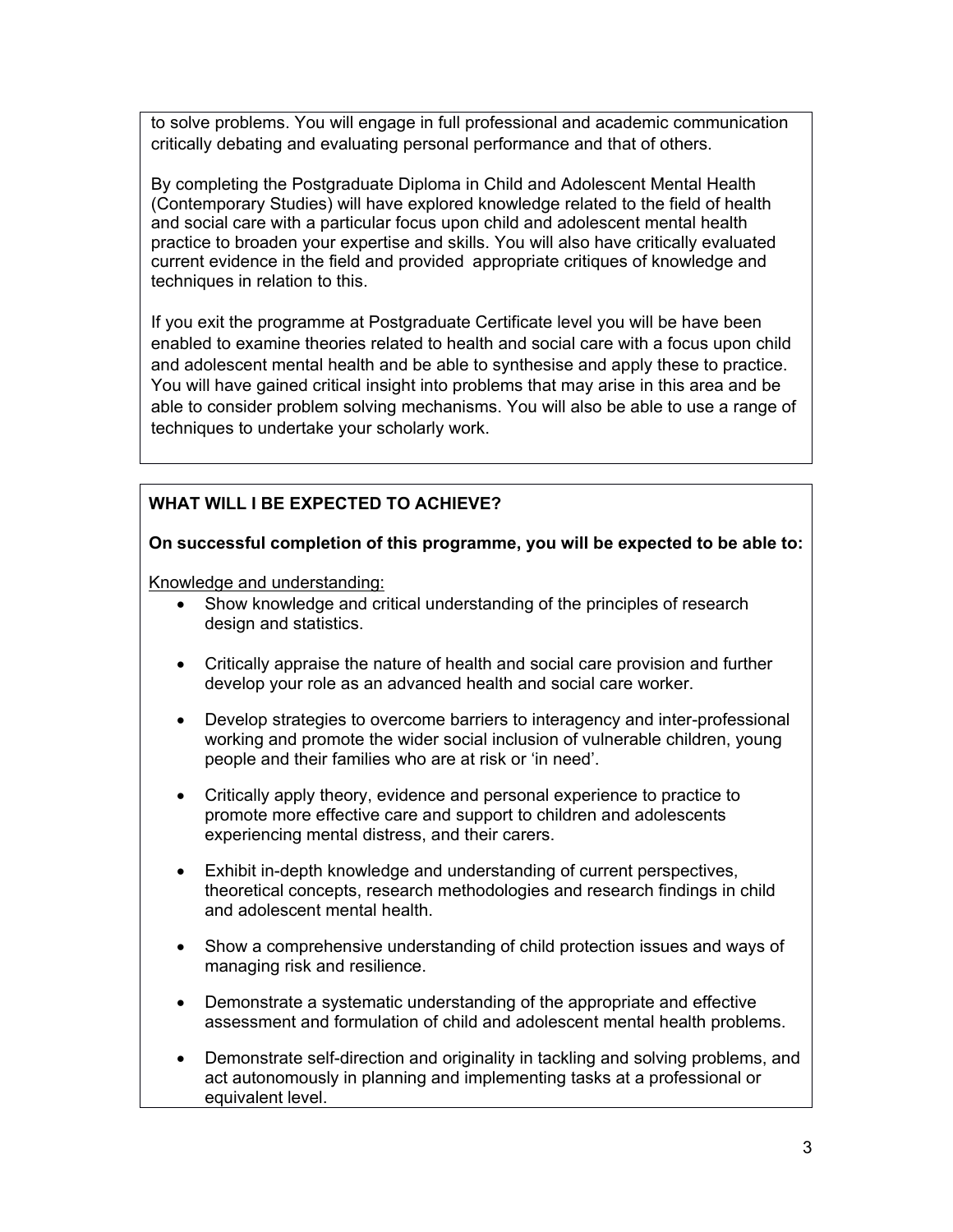- Show a critical understanding of the nature of health and social care provision and further develop your role as an advanced health or social care practitioner in mental health settings.
- Evaluate existing knowledge and determine areas for development within multi- professional and interdisciplinary contexts.
- Critically analyse the influence of culture and diversity that impacts on practice and consider anti-oppressive and anti-discriminatory practice including the perspectives of service users and carers.

#### Skills:

- Practice as an autonomous and advanced health and/or social care practitioner capable of leading professional developments.
- Synthesise and critically evaluate theories, concepts and research and articulate implications for child and adolescent mental health practice development and innovation.
- Critically evaluate relevant research literature and articulate implications for clinical/educational/social care policy and practice development and innovation.
- Critically appraise and integrate different perspectives and theories within each module and across modules.
- Undertake either an empirical research investigation, or a systematic review of the literature.
- Develop research designs appropriate to research questions/hypotheses, and select and implement appropriate statistical analyses of data.
- Engage in independent study using diverse research resources
- Demonstrate written and verbal communication skills appropriate to Masters level.

Values and attitudes:

- Show an insight into, respect for and understanding of the experiences of service users and participants in research.
- Demonstrate an understanding of the importance of complying with ethics requirements for conduct of research with human participants.
- Be effective when working in a range of environments (NHS and non-NHS).
- Provide advice for colleagues, patients and their carers that is nondiscriminatory.
- Construct and manage a personal and professional development plan which reflects a commitment to lifelong learning.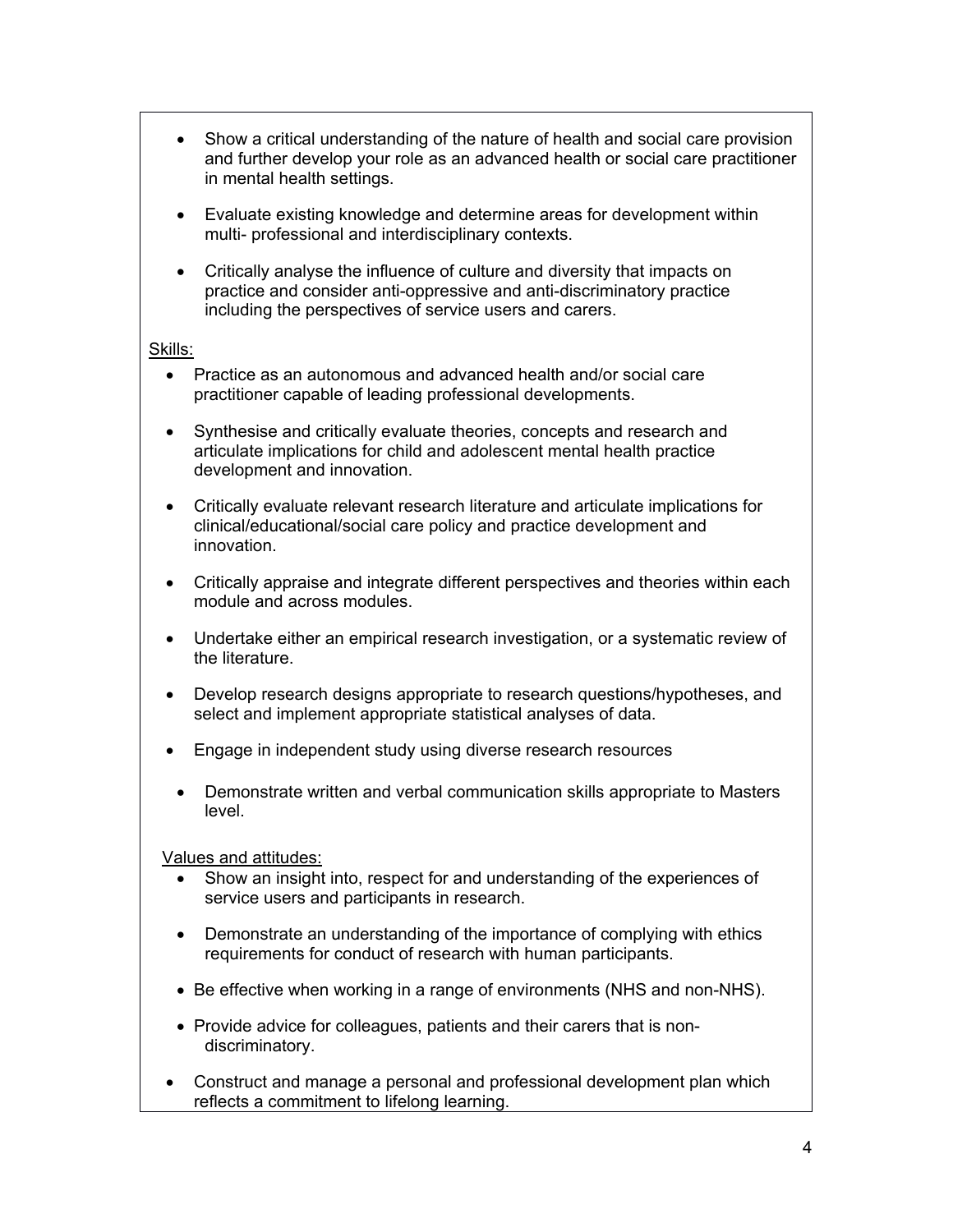• Be able to manage your own levels of stress in a way that promotes your welfare and the quality of your work.

### Registration Period

The normal period of registration for the MSc is one year's taught programme for full time students (plus up to one year for dissertation) or two years' taught programme for part time students (plus up to one year for dissertation).

The maximum period of registration for part time students is 5 years and the maximum period of registration for full time students is 3 years. The normal period of registration for the PG Dip award is 1 year for full time students or 2 years for part time students.

If you registered for and successfully completed the PG-Dip Child and Adolescent Mental Health (Contemporary Studies) at City, University of London and wish to convert that award to a MSc you will be required to undertake, and successfully complete, the 60 credit dissertation module. This must be completed within 5 years from starting the PG-Diploma. You will be required to rescind your PG-Dip award.

# **HOW WILL I LEARN?**

A blended approach to learning and teaching is adopted including university-based taught modules; e-learning and work-based learning. Modules are run by experienced practitioners and leading researchers, using a variety of direct and interactive teaching methods. You will learn in large and small multi-professional and multidisciplinary groups and will be supported and encouraged to participate in independent learning.

You will experience a range of teaching, learning and assessment strategies throughout the programme aimed at developing and assessing different knowledge, skills and attitudes. Lectures are used to provide knowledge about topics. Students undertaking this programme will be encouraged to learn knowledge and skills to enable them to work inter-professionally. The range of teaching methods include: lectures; self-directed study; tutorials; class-based seminars; reflective study; enquiry based learning; workshops; Moodle; individual and collaborative activity; and presentations.

There will be extensive use of City's Virtual Learning Platform – Moodle for a more interactive learning experience.

City provides a rich and varied learning environment, and as a Masters student you are expected to fully avail yourself of all the opportunities, and to work in a manner conducive to your own learning style and professional ambitions.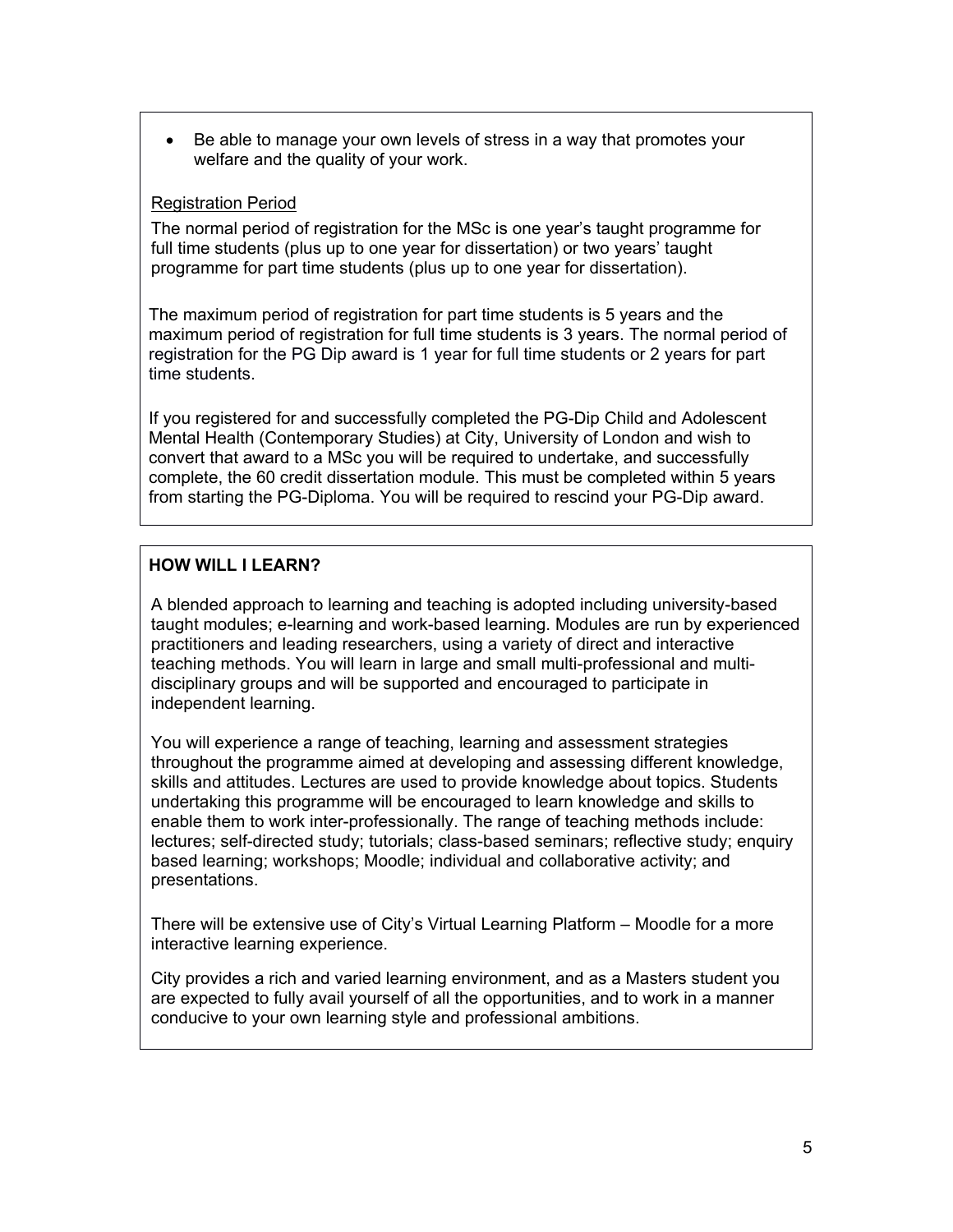# **WHAT TYPES OF ASSESSMENT AND FEEDBACK CAN I EXPECT?**

### Assessment and Assessment Criteria

Assessments are varied to meet the practice and academic challenges of a Masters level course, while recognising the need for motivating, realistic and relevant activity. Assessment strategies are diverse and include essays; reflective practice; practicebased assessments; poster presentations; case studies; data analysis; and seminar presentations with supporting papers.

Assessment Criteria are descriptions, based on the intended learning outcomes, of the skills, knowledge or attitudes that you need to demonstrate in order to complete an assessment successfully, providing a mechanism by which the quality of an assessment can be measured. Grade- Related Criteria are descriptions of the level of skills, knowledge or attributes that you need to demonstrate in order achieve a certain grade or mark in an assessment, providing a mechanism by which the quality of an assessment can be measured and placed within the overall set of marks. Assessment Criteria and Grade-Related Criteria will be made available to you to support you in completing assessments. These may be provided in programme handbooks, module specifications, on the virtual learning environment or attached to a specific assessment task*.*

### Feedback on assessment

Feedback will be provided in line with our Assessment and Feedback Policy. In particular, you will normally be provided with feedback within three weeks of the submission deadline or assessment date. This would normally include a provisional grade or mark. For end of module examinations or an equivalent significant task (e.g. an end of module project), feedback will normally be provided within four weeks. The timescale for feedback on final year projects or dissertations may be longer. The full policy can be found at:

https://www.city.ac.uk/ data/assets/pdf file/0009/452565/Assessment-and-[Feedback-Policy...pdf](https://www.city.ac.uk/__data/assets/pdf_file/0009/452565/Assessment-and-Feedback-Policy...pdf)

# Assessment Regulations

In order to pass your programme, you should complete successfully or be exempted from the relevant modules and assessments and will therefore acquire the required number of credits. You also need to pass each part of your programme in order to progress to the following part.

The Pass mark for each module is 50%. Where the module requires more than one assessment, the contribution of each to the final mark is stated in the module specification.

If you fail an assessment component or a module, you will normally be offered one resit attempt.

If you are successful in the resit, you will be awarded the credit for that module. The mark for each assessment component that is subject to a resit will be capped at the pass mark for the module. This capped mark will be used in the calculation of the final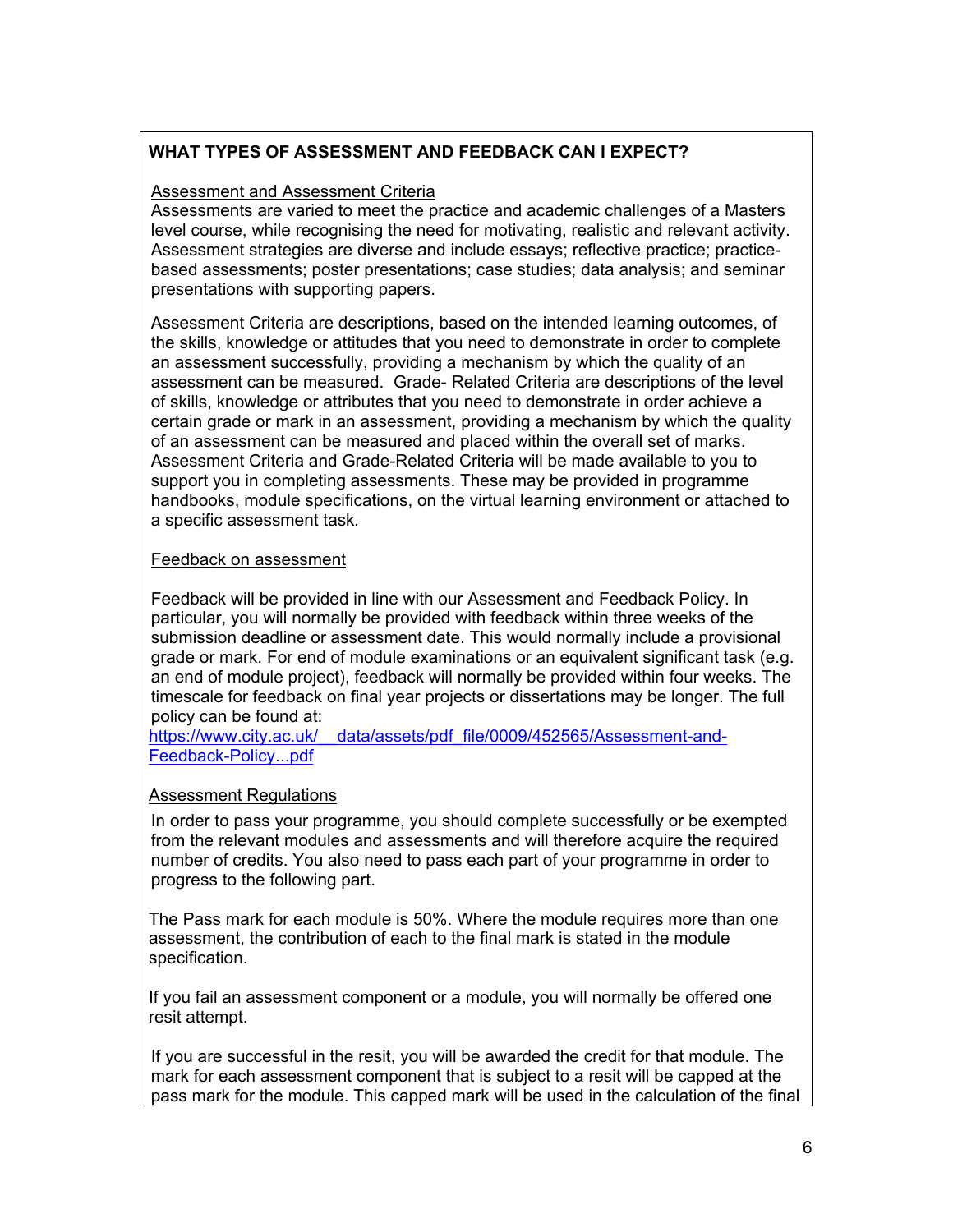module mark together with the original marks for the components that you passed at first attempt

If you do not meet the requirements for a module and do not complete your resit by the date specified you will not progress and the Assessment Board will require that you be withdrawn from the programme.

If you fail to meet the requirements for the programme, the Assessment Board will consider whether you are eligible for an Exit Award, as per the table below.

If you would like to know more about the way in which assessment works at City, please see the full version of the Assessment Regulations at: [https://www.city.ac.uk/\\_\\_data/assets/pdf\\_file/0007/453652/s19.pdf](https://www.city.ac.uk/__data/assets/pdf_file/0007/453652/s19.pdf)

# **WHAT AWARD CAN I GET?**

Master's Degree:

|                     | <b>HE</b><br>Level | <b>Credits</b> | Weighting<br>(%) | <b>Class</b>            | % required |
|---------------------|--------------------|----------------|------------------|-------------------------|------------|
| Taught              |                    | 120            | 66.5             | <b>With Distinction</b> | 70         |
| <b>Dissertation</b> |                    | 60             | 33.5             | <b>With Merit</b>       | 60         |
|                     |                    |                |                  | Without                 | 50         |
|                     |                    |                |                  | classification          |            |

### Postgraduate Diploma (Exit Awards):

To exit with a Postgraduate Diploma in Child and Adolescent Mental Health ( (Contemporary Studies) you will be required to complete the discipline specific modules, the two core modules and additional elective modules, at level 7. The choice of these should be undertaken in consultation with your programme director.

|                             | HE<br>Level | <b>Credits</b> | Weighting<br>(9) | <b>Class</b>            | % required |
|-----------------------------|-------------|----------------|------------------|-------------------------|------------|
| $\mathsf{r}_\mathsf{aught}$ |             | 120            | 100              | <b>With Distinction</b> | 70         |
|                             |             |                |                  | <b>With Merit</b>       | 60         |
|                             |             |                |                  | Without                 | 50         |
|                             |             |                |                  | classification          |            |

### Postgraduate Diploma Programme

If you are undertaking the Postgraduate Diploma Child and Adolescent Mental Health (Contemporary Studies) will be required to complete the discipline specific modules, the two core modules and additional elective modules at level 7. The choice of these should be undertaken in consultation with your Programme Director.

| HE    | <b>Credits</b> | Weighting | <b>Class</b> | % required |
|-------|----------------|-----------|--------------|------------|
| Level |                | (%)       |              |            |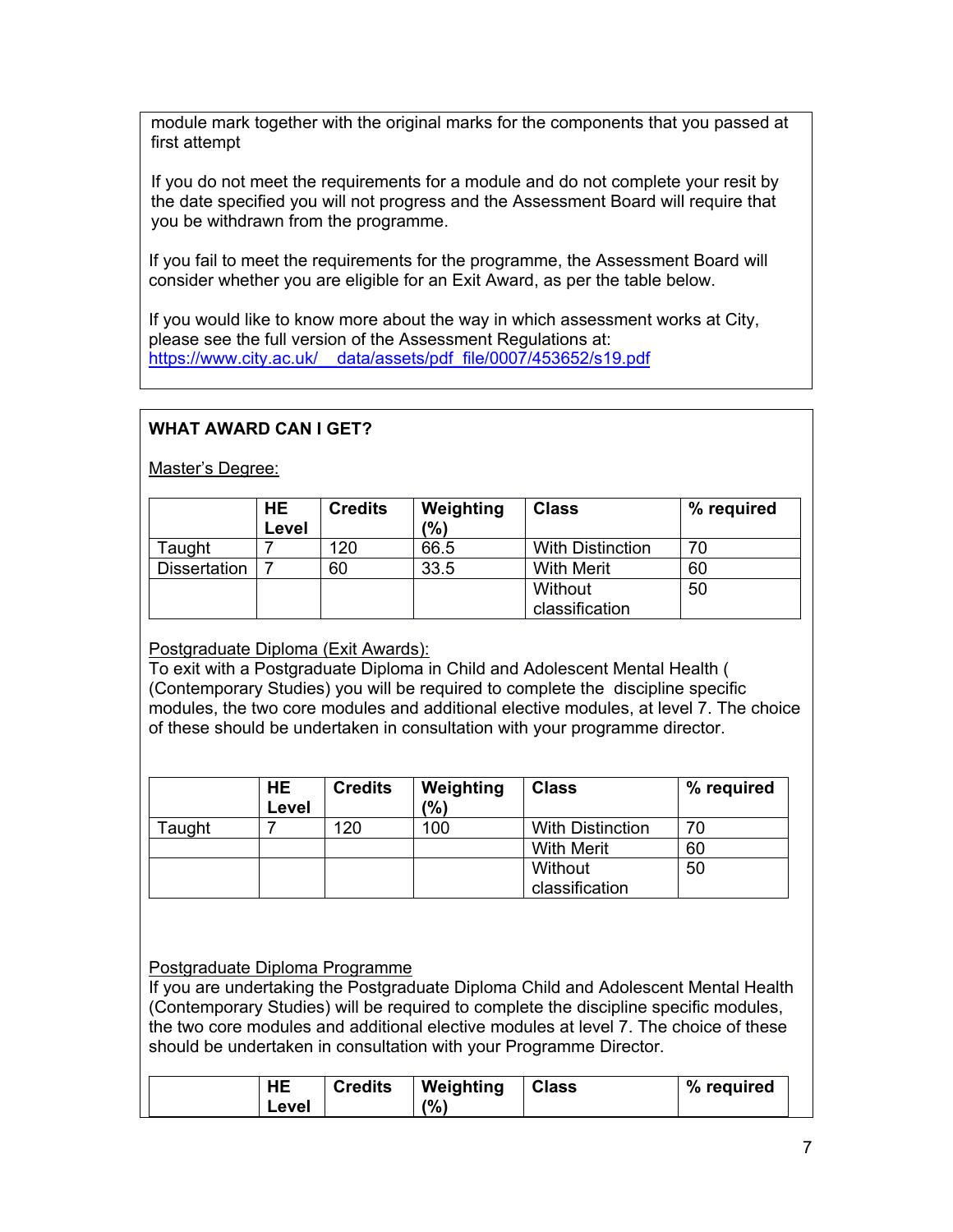| $\sf {ra}$ uqht | 120 | 100 | <b>With Distinction</b> | 70 |
|-----------------|-----|-----|-------------------------|----|
|                 |     |     | <b>With Merit</b>       | 60 |
|                 |     |     | Without                 | 50 |
|                 |     |     | classification          |    |

### Postgraduate Certificate (Exit Awards):

To exit with a Postgraduate Certificate in Child and Adolescent Mental Health you will be required to complete two discipline specific core modules and two other 15-credit modules, at level 7, from the range of core and optional elective modules. The choice of these optional modules should be undertaken in consultation with your programme director.

To exit with a Postgraduate Certificate in Health Sciences you will be required to achieve 60 credits by successfully completing any combination of modules from the range of core and optional elective modules.

|                | HE<br>Level | <b>Credits</b> | Weighting<br>$\frac{10}{6}$ | <b>Class</b>            | % required |
|----------------|-------------|----------------|-----------------------------|-------------------------|------------|
| $\sf{r}$ aught |             | 60             | 100                         | <b>With Distinction</b> | 70         |
|                |             |                |                             | <b>With Merit</b>       | 60         |
|                |             |                |                             | Without                 | 50         |
|                |             |                |                             | classification          |            |

# **WHAT WILL I STUDY?**

If you are working towards the PG-Diploma and the MSc you will study two core modules, three discipline-specific modules and two elective modules at level 7. If you are part-time, you take two modules per term over two years. If you are full-time, you take four modules per term over one year. If you are on the MSc programme will also need to undertake the 60 credit Dissertation module

You will find your core and discipline-specific modules listed in the table below. You can see a full list of possible elective modules from the range of MSc programmes offered in the School of Health Sciences at [https://www.city.ac.uk/about/schools/health-sciences/courses.](https://www.city.ac.uk/about/schools/health-sciences/courses) Some modules are only run every second year so it is important to make your module choice in advance and in close consultation with your programme director. If an elective module has less than a certain number of registered students (typically around 10) it may not run, or may only be offered every second year so please check with your Programme Director.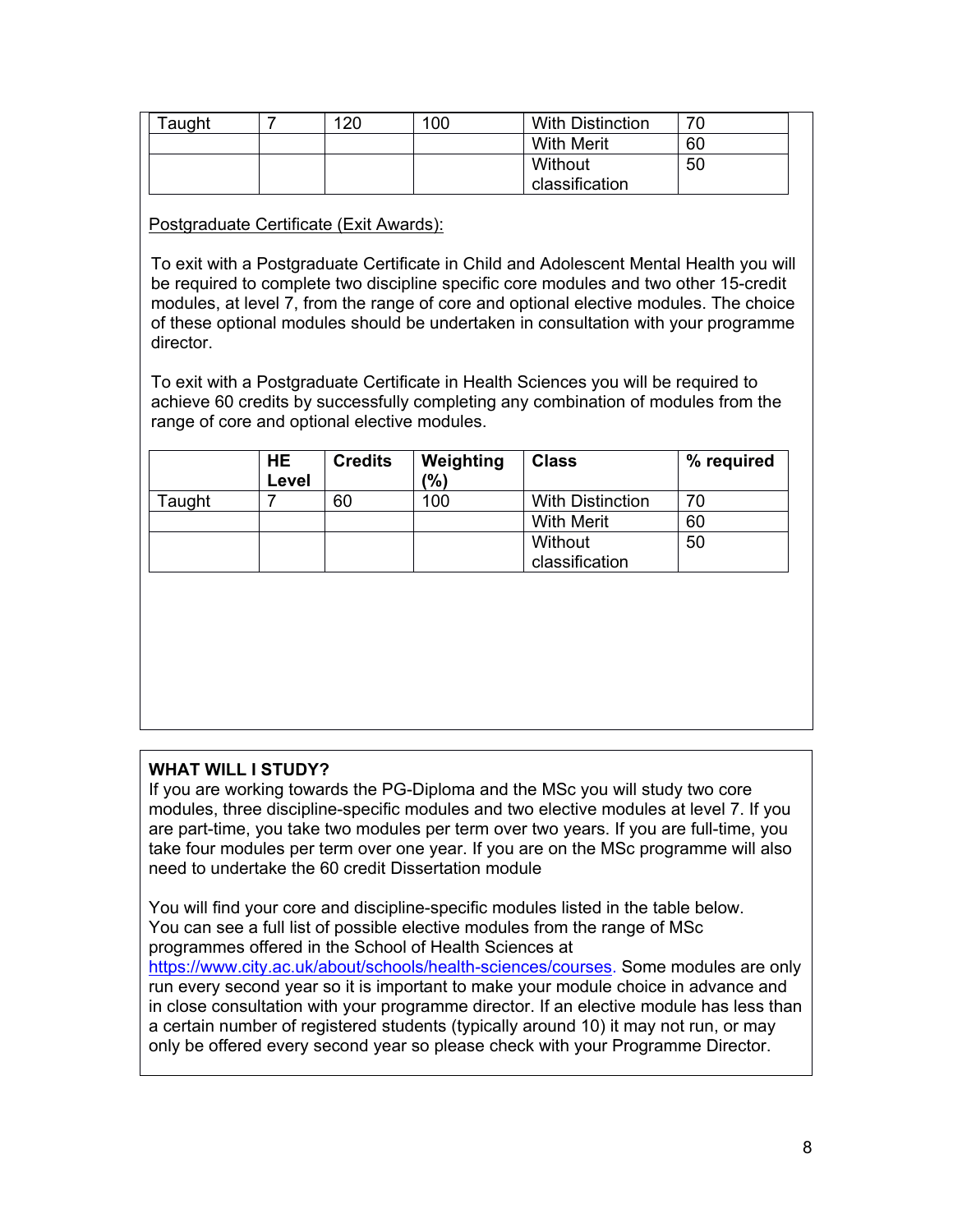| <b>Module Title</b>                                                                         | <b>SITS</b><br>Code | <b>Module</b><br><b>Credits</b> | Core/<br>Discipline-<br>specific<br>core/<br>Elective | Compensation<br>Yes/No | Level          |
|---------------------------------------------------------------------------------------------|---------------------|---------------------------------|-------------------------------------------------------|------------------------|----------------|
| Introduction to<br>Research<br>Methods and<br><b>Applied Data</b><br>Analysis               | <b>HRM001</b>       | 30                              | Core                                                  | No                     | $\overline{7}$ |
| Critical<br>Approaches to<br><b>Advanced Practice</b>                                       | APM001              | 15                              | Core                                                  | <b>No</b>              | $\overline{7}$ |
| Child<br>Protection:<br>Working<br>Together,<br><b>Managing Risk</b><br>and Resilience      | <b>NMM400</b>       | 15                              | <b>Discipline</b><br>Specific<br>Core                 | <b>No</b>              | $\overline{7}$ |
| Early<br>Identification<br>and<br>Psychological<br>Development                              | APM033              | 15                              | <b>Discipline</b><br>Specific<br>Core                 | <b>No</b>              | $\overline{7}$ |
| Child and<br>Adolescent<br>Mental Health:<br>Therapeutic<br>Approaches and<br>the Evidence- | APM013              | 15                              | Discipline<br>Specific<br>Core                        | <b>No</b>              | $\overline{7}$ |

You may begin carrying out your dissertation during the year but you are only able to submit it once you have completed all the taught modules successfully.

| <b>Module Title</b>     | <b>SITS</b><br>Code | Module   Core/<br><b>Credits</b> | <b>∣Elective</b> | Compensation<br>Yes/No | Level |
|-------------------------|---------------------|----------------------------------|------------------|------------------------|-------|
| <b>MSc Dissertation</b> | APM002              | 60                               | core             | No                     |       |

### **WHAT PLACEMENT OPPORTUNITIES ARE AVAILABLE?** N/A

### **WILL I GET ANY PROFESSIONAL RECOGNITION?** No

# **TO WHAT KIND OF CAREER MIGHT I GO ON?**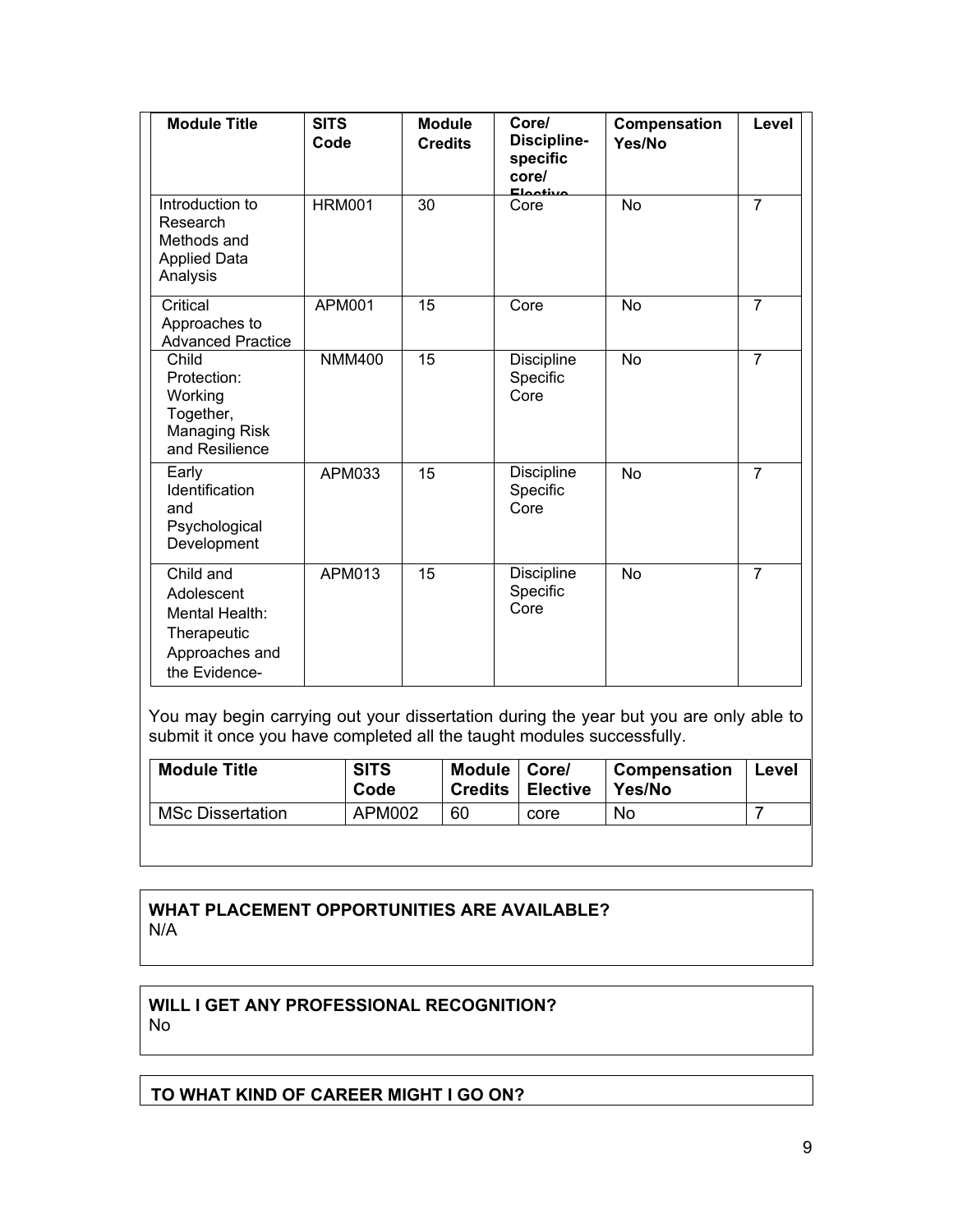As a graduate you will have gained a deep understanding and knowledge of Child and Adolescent mental health to enable you to work effectively and collaboratively across professional agencies and boundaries. Previous students have gone on to secure influential roles within the professional areas of mental health and social care, the voluntary sector and health policy and management.

If you would like more information on the Careers support available at City, please go to: [http://www.city.ac.uk/careers/for-students-and-recent-graduates.](http://www.city.ac.uk/careers/for-students-and-recent-graduates)

### **WHAT STUDY ABROAD OPTIONS ARE AVAILABLE?**

There are no study abroad options available on this programme.

### **HOW DO I ENTER THE PROGRAMME?**

The entry requirements for the MSc course are:

- A first degree (2:2 class or above) or equivalent, in a relevant subject from an approved institution of higher education.
- At least six month's experience working in, for example: voluntary sector, social work, education, primary care, mental health nursing, psychology, psychiatry, criminal justice, residential workers and those who are currently working in an agency with responsibility for aspects of inter-professional practice relating to their own discipline.
- A satisfactory academic reference and/or a satisfactory clinical reference.

If you have less than a second class degree we will consider applications where there is substantial relevant experience (that is, clinical, teaching or other relevant professional experience). This will be at the discretion of the Programme Director and Associate Dean for Postgraduate Study.

Applicants without a first degree will be considered at the discretion of the Programme Director and Associate Dean for Postgraduate Studies.

There are a certain number of commissioned places available in association with the East London NHS Foundation Trust, who have a formal agreement with City. Prospective students can approach their Line Managers or the Trust Education Lead regarding these.

For students whose first language is not English, the following qualifications will meet the English language requirement for entry to a post graduate course of study:

- A first degree from a UK university
- A first degree from an overseas institution recognised by City as providing adequate evidence of proficiency in the English language, for example, from institutions in Australia, Canada or the USA
- International English Language Testing Service (IELTS) a score of 7.0 is